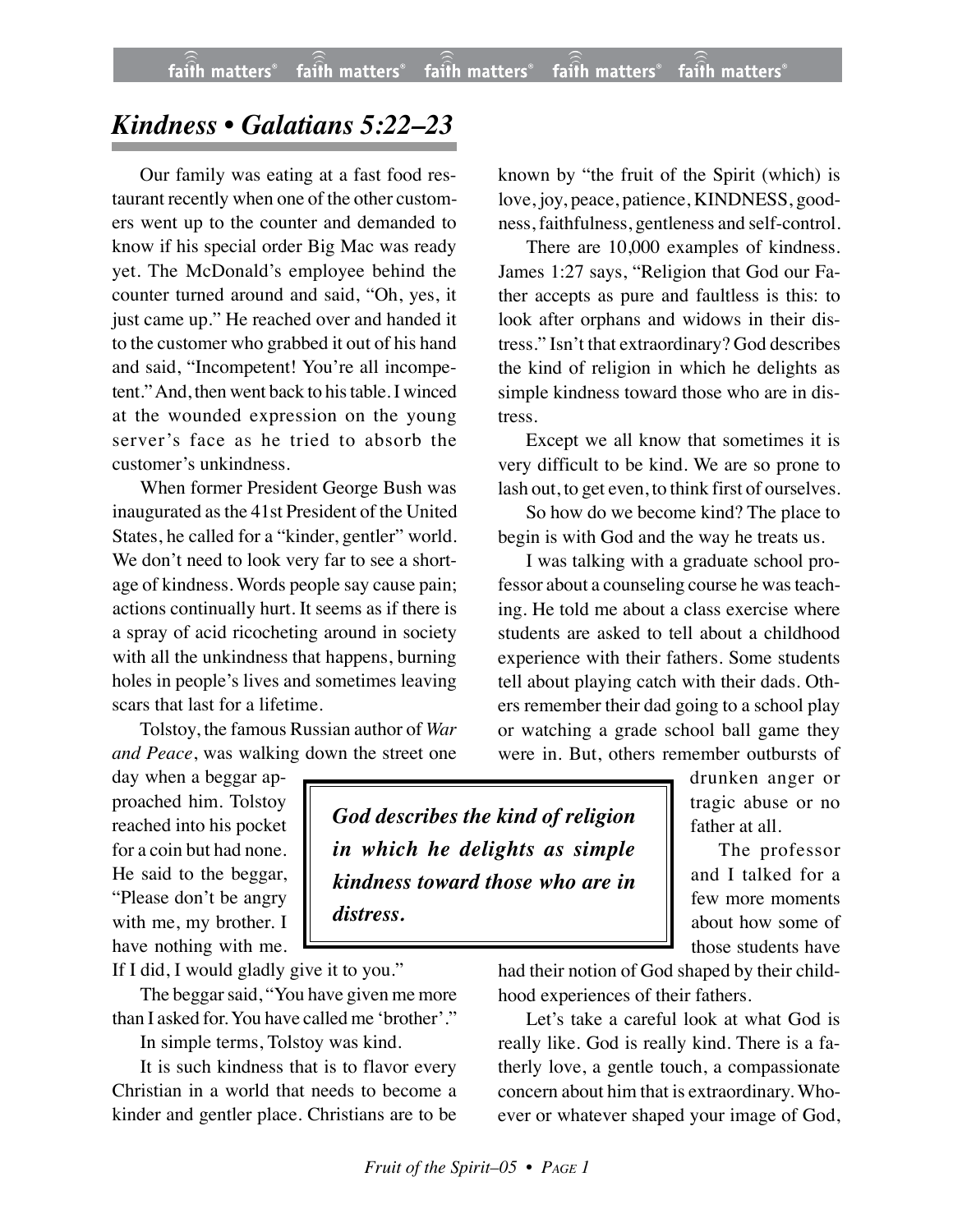let it be correctly shaped by the truth.

Luke 6:35 describes "the Most High (God who) is kind to the ungrateful and the wicked." Imagine that. The Most High God is kind to those who are unappreciative and evil!

Romans 2:4 tells us "that God's kindness leads (us) toward repentance." The strategy of God for changing people to be kind to us.

Ephesians 2:6-7 tells us that "God raised us up with Christ and seated us with him in the heavenly realms in Christ Jesus, in order that in the coming ages he might show the incomparable riches of his grace, expressed in his kindness to us in Christ Jesus." One of God's great dreams of forever is to lavish upon us as much kindness as he can.

We are told in Ephesians 4:32, "Be kind and compassionate to one another, forgiving each other, just as in Christ God forgave you." God wants us to be kind and forgiving to each other in just the same way God is kind and forgiving toward us.

Imagine with me the father of a large family with lots of children who are less than kind to one another. He would like to change that family, especially in their relationship to Billy, who is the youngest, sort of the runt of the family, who constantly gets picked on. (Those of us who are the youngest in our families understand that in a way that those of you who are older don't fully appreciate!)

Here's what the dad decides to do. Since Billy's birthday is next Friday, he plans to be extra kind to Billy every day. In addition, he buys some very special gifts for Billy.

His plan is to go out of his way to be kind to the other children, as well. He finds ways to get extra money into the hands of each one of the children so they can buy presents for Billy, too.

What do you think of the dad's plan? Some say he is one super dad! Others say he is one super naïve dad! Doesn't he know what the other kids will do? They'll just keep being rotten to Billy, plus they'll pocket the extra money for themselves.

And you're right. Some of those kids will be mean. And some will be kind. But the dad has decided to be kind regardless of how his children respond.

That's the way God is! In the words of the Bible, he is our "Dad" in heaven. He is kind to us so that we will be kind to others. But, he is kind to us whether we are kind or not. I guess you might say it is up to us.

There is a fascinating aspect to kindness. It's hard to explain because we don't use the word kindness in the same way first century Greeks did. When they used the word kindness they often thought in terms of putting on clothes, sort of the idea that you dress up in kindness.

You know those chocolate covered ice cream cones that you get at Dairy Queen? The clerk takes the cone and fills it up with soft ice cream. He then goes to a vat of hot fudge and dips the cone into that thick hot chocolate syrup. What you had to start out with was a very good vanilla cone. But it's even better now because the flavor has been changed and, at the same time, the appearance has been changed, too, to make a good thing better.

That's the way it is with kindness in the Christian life. Christians are dipped into the kindness of God until it is all over us and that changes our flavor and our appearance.

Christians are good people. But kindness makes good Christians even better.

Colossians 3:12 tells us, "Therefore, as God's chosen people, holy and dearly loved, clothe yourselves with . . . kindness." In other words, we are to be dipped into the kindness of God that changes our flavor and appearance in relationship to everyone around us.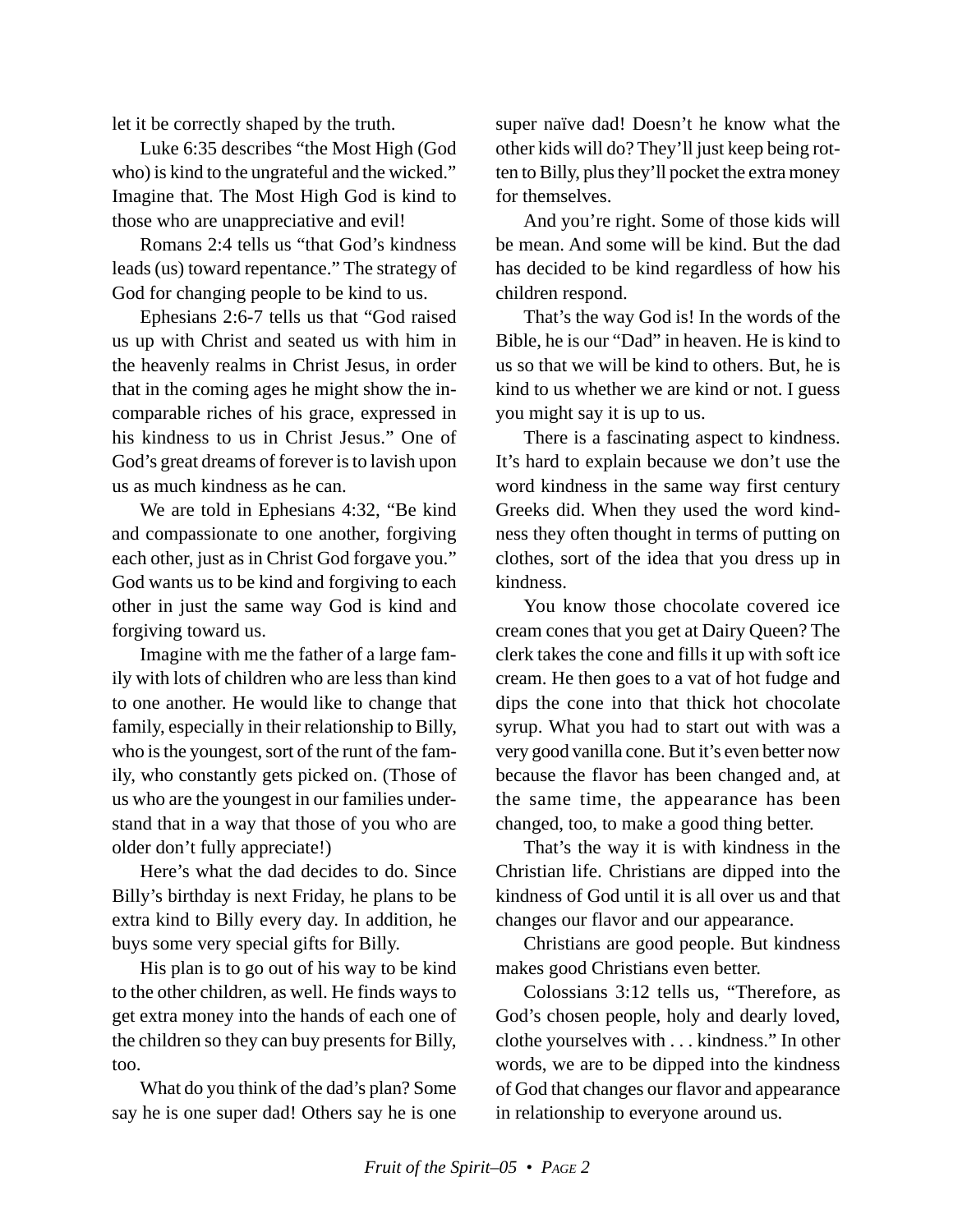What does this kindness taste like, anyway? Good question! But hard to answer! How do you describe a flavor? I suppose if I had to come up with a word or two to describe lemon, I would say, "Lemon tastes bitter." But, there is a lot more to the taste of lemon than bitterness.

You might say that apples are tart, or raspberry is sweet, or vanilla is smooth. .

To describe the flavor of kindness, I guess I would say it is mellow. Mellow is mild and smooth. It is never too strong or too weak. It's a complement to be described as mellow.

Kindness is sweet. Sweetness is appetizing. It takes that which is otherwise bitter and makes it good. In fact, if you put enough sweetness into it, you can take something that is terribly bitter and you can chase all that bitterness away.

Kindness is pleasant, in the sense of pleasing. We all like people to be kind to us. We like the happiness that comes with kindness, the sense of being important and appreciated.

Kindness is courteous. Courtesy is respect and special consideration for others.

But, words can't adequately describe a flavor. If I say "coffee" or "cinnamon" you can immediately

have the taste in your mouth. But if someone has never tasted coffee or cinnamon, no words will ever give them that taste in their mouth. It only comes from personal experience.

The same goes for Christian kindness. Words will never do it. Kindness must be tasted. Taste the kindness of God, and then let other people taste that flavor coming out of you. The opportunities are everywhere. When waiting at a red light and a car wants to get in line ahead of us, we can decide whether to pull up close to the car in front of us or stop and let

that car go ahead. Kindness is doing that for the other person.

At dinnertime, when we get an unwanted telephone call, we have to decide whether or not the words we speak and our attitudes will convey the taste of the kindness of God.

When dealing with a complaining customer, may he taste the kindness of God in us.

Then there is that abrasive family member who has developed the fine art of getting under our skin. Kindness is no less needed, probably it's more needed, in dealing with that person.

Everyday with everyone we have the opportunity to let the flavor of the kindness of God flow through us in what we say and in what we do. In that way we let other people who have never tasted the kindness of Jesus Christ taste him in us.

Here's a homework assignment. It's not real hard, but it's worth doing. Every day, for the next seven days, try being kind just once when otherwise kindness would not be there.

*Christians are good people. But kindness makes good Christians even better.*

And keep a mental, if not a written, record of that kindness.

Robert De Vincenzo, a professional golfer, was probably as surprised as any-

body else when he won his first professional golf tournament several years back. There on the eighteenth green he was presented with what may have been the largest check he had ever received in his life. Members of the press were there. Pictures were taken.

When he left the clubhouse to go to his car, De Vincenzo met a very sad looking young woman in the parking lot. She said to him, "It's a good day for you, but I have a baby with an incurable disease. It's of the blood, and the doctors say she will die."